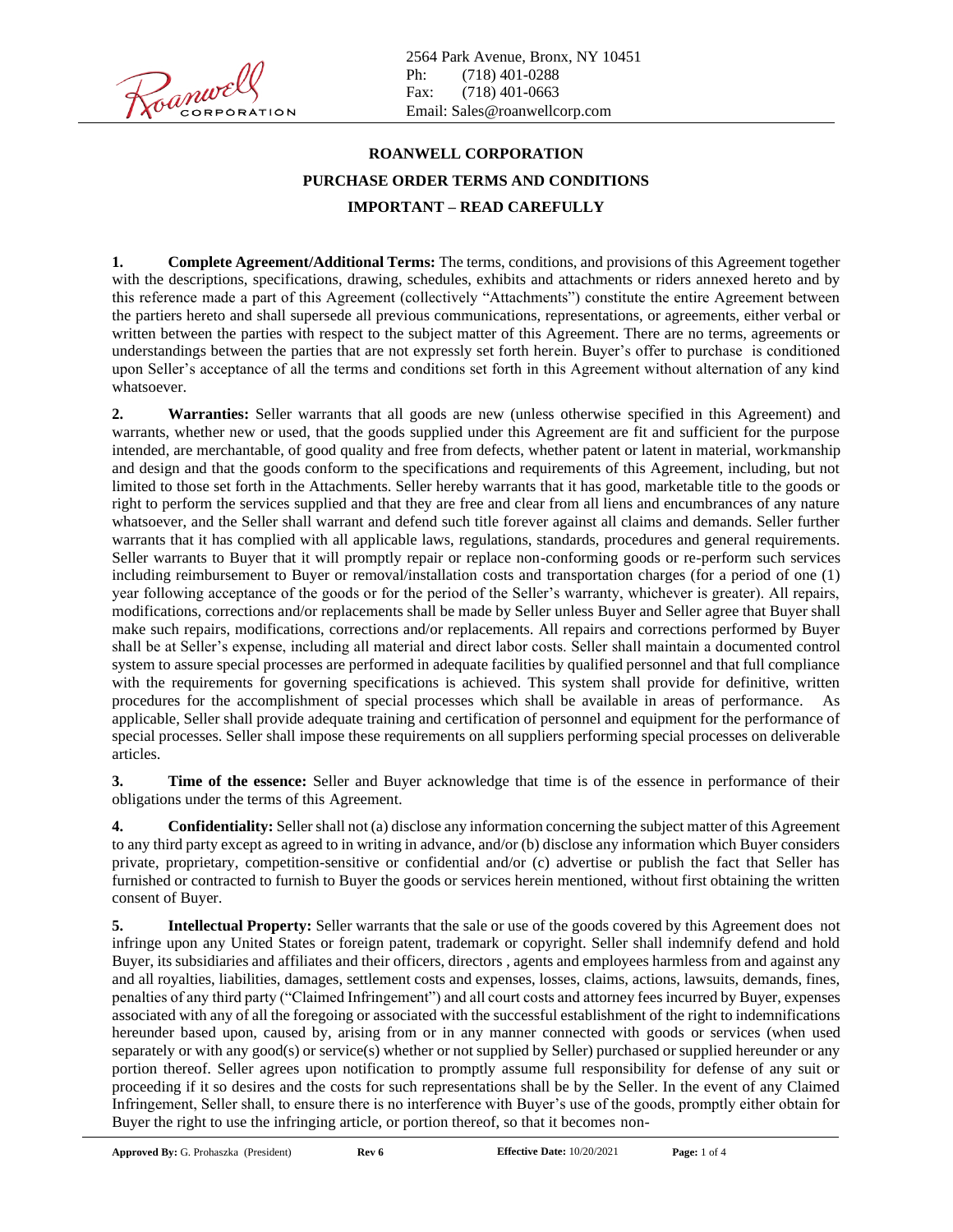infringing or replace, modify, substitute or update the infringing goods, or portion thereof so that it becomes noninfringing. Not patent or copyright application shall be made by Seller in connection with goods manufactured by Seller hereunder which are of Buyer's original design.

**6. Law Governing:** This Agreement shall be deemed to have been made in the State of New York, U.S.A. and shall be interpreted, and the rights and liabilities of the parties hereto determined in accordance with the law of the State of New York, U.S.A., without regard to conflicts of law principles.

**7. Indemnity:** Seller shall defend, indemnify and hold harmless Buyer together with its parents, directors, officers, employees, assignees, agents and shareholders (herein after collectively called the "Indemnified Parties"), from and against all claims, demands suits, obligations, liabilities, damages, losses and judgments, including costs and expenses related thereto (including but not limited to reasonable attorney's fees and expenses and any obligation or liability for loss of use or any other incidental or consequential damage and all fees and expenses incurred by the Indemnified Parties in establishing the right to indemnification hereunder), which may be asserted against, suffered by, charged to or be result from the Indemnified Parties by reason of Seller's performance of this Agreement.

**8. Cancellation/Termination:** Buyer reserves the right, in its sole discretion, to terminate this Agreement or any part hereof, by written notice and to refuse delivery or, at Seller's cost, return goods already delivered or to refuse performance of services (a) at any time prior to acceptance by Buyer, (b) if shipment is made mater than the date specified or note within reasonable time if no time is otherwise specified.

**9. Severability:** If any provision of this Agreement shall be declared illegal, void or otherwise unenforceable, the remaining provisions shall remain in full force and effect.

**10. Certificate of Conformance:** C of C – Certificate of conformance (Compliance) must be provided for each shipment and item in a shipment and include a statement that all applicable specification(s), drawing(s), including reference to appropriate revision level(s), and purchase order requirements have been met or exceeded.

**11. Inspection and Acceptance:** The specific quantities of goods or services ordered must be performed or delivered in full in compliance with the itemized delivery schedule and cannot be changed by Seller without the written consent of Buyer. All goods, and services, including all material, workmanship and design, must be subject to inspection, test and acceptance by Buyer within a reasonable time after delivery to Buyer. Buyer reserves the right to reject any goods or services damaged or defective in material workmanship or design. Rejected goods must be removed at the expense of Seller, including transportation both ways and other related costs, promptly after notification of rejection and Seller must bear all risk of loss of or damage to rejected goods. Notwithstanding Buyer's right to inspect and test after tender of delivery (except where specialized inspections or tests are to be performed solely by Buyer), Seller must perform, prior to delivery, inspections and tests reasonably required to substantiate that the goods or services conform to the requirements of this Agreement, including (where applicable) the technical requirements for the manufacture's part numbers specified herein. With respect to latent defects that are not apparent upon inspection, Buyer shall advise Seller promptly upon discovery. Any advance payments by Buyer shall not constitute acceptance by Buyer and shall not be a waiver of Buyer's right to inspect and reject the goods or services.

**12. Article Inspection/Test:** All articles must be inspected and/or tested by Seller, as necessary to assure full compliance with requirements prior to presentation for Buyer's acceptance. The fact that inspections and/or tests may be performed by Buyer does not relieve Seller of this responsibility.

**13. In-Process Inspection and Test:** Seller shall identify inspection and test points throughout the entire course of fabrication and assembly. Inspection and test points shall be planned at appropriate stages to verify compliance of characteristics and parameters that cannot be readily examined after subsequent assembly.

**14. Final Inspection and Test:** Seller shall assure that final inspection and test verified compliance with all requirements specified by Buyer as well as Seller's internal requirements. Documented evidence of acceptance through prior examinations is acceptable verification.

**15. First Article Inspection:** When invoked on PO Seller shall perform a First Article Inspection per AS9102.

16. **Records:** Records of inspections, test and other quality control activities shall be retained for a minimum of 10 years and be filed in a manner that will allow access within 24 hours.

**Approved By:** G. Prohaszka (President) **Rev 6 Effective Date:** 10/20/2021 **Page:** 2 of 4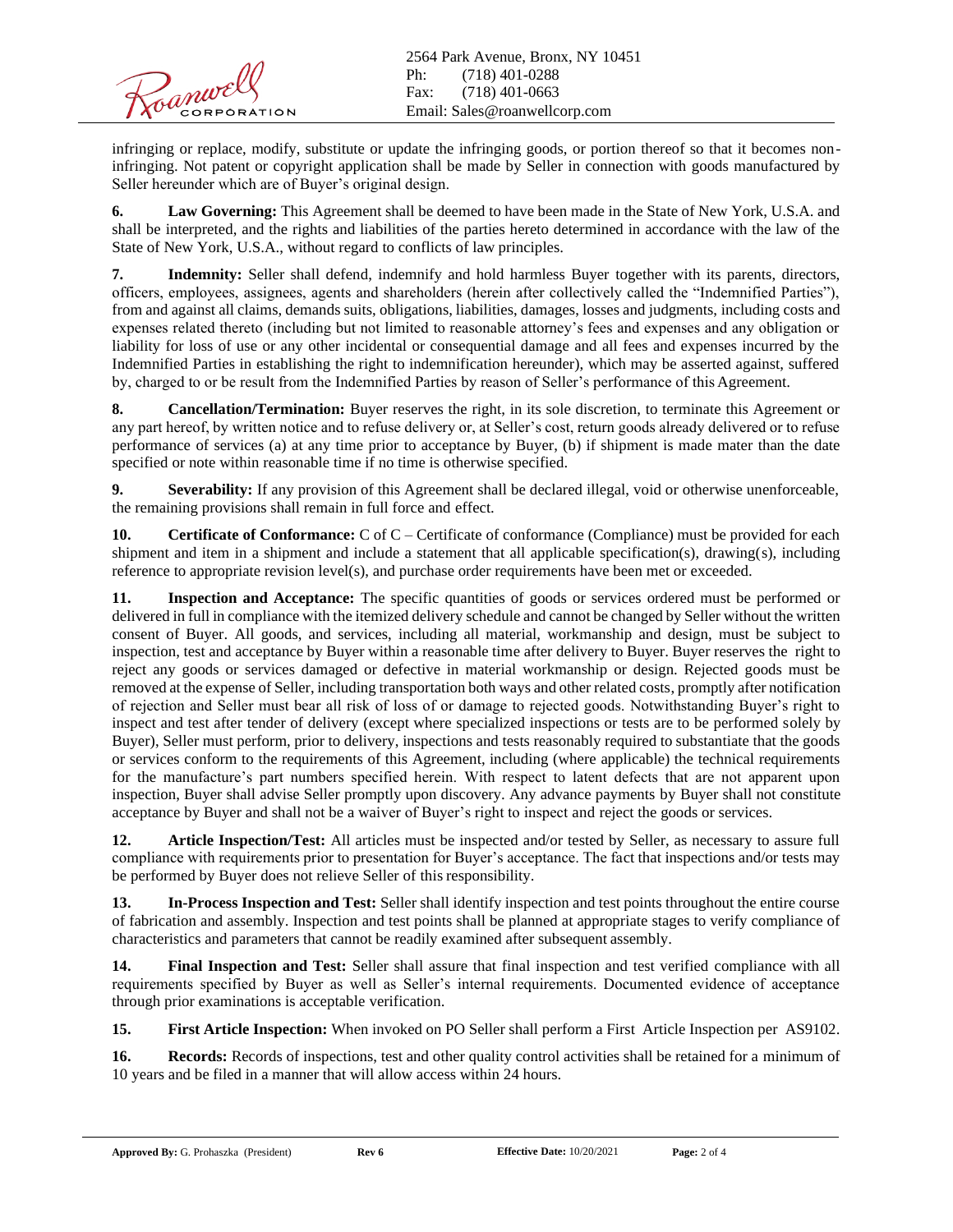2564 Park Avenue, Bronx, NY 10451 Ph: (718) 401-0288 Fax: (718) 401-0663 Email: [Sales@roanwellcorp.com](mailto:Sales@roanwellcorp.com)

**17. Processing of Non Conformities:** The Seller does not have the authority to perform material review on any supplies or products that do not conform to contractual requirements. Nonconforming products or supplies or processes must be reported to Buyer's purchasing department. Under no circumstance shall supplies, products, materials be shipped without prior disposition from the Roanwell quality department. Supplier must report to Roanwell Director of Purchasing within 24 to 48 hours, if a product or article has been released from supplier and subsequently found not to conform to the applicable design data/terms and conditions.

**18. Sub-Tier Suppliers:** It is the Seller's responsibility to ensure that all of their sub-tier suppliers meet all terms and conditions listed within this Agreement.

**19. Changes:** Buyer reserves the right to make changes in drawings, designs, specifications, scope of work to be performed, time and place of delivery and method of transportation. If such change is to be made, it will be evidenced in writing by Buyer. If any such change has an effect on the price, warranty, delivery date or indemnification provisions of the order, an equitable written acknowledgement of the effect on the changed provisions shall be indicated by Seller. Seller may not make any change in drawings, design specifications, scope of work to be performed, Seller's facility location, Seller's sub-tier suppliers, time and place of delivery and method of transportation without Buyer's written acknowledging the change. Any such changes by the Seller not authorized by the Buyer may result in termination of this Agreement.

**20. Buyer Assistance to Seller:** Upon request from Seller and at the option of Buyer, assistance may be provided to the Seller in fulfilling the requirements of this specification.

**21. Quality Audits by Buyer:** Seller shall permit Buyer to conduct audits of Seller's quality system to evaluate the degree of compliance with ISO 9001 / AS9100 and/or contractual requirements. Seller shall make available to Buyer during audits a copy of each specification, procedure, record or special requirement deemed by Buyer to be necessary for proper evaluation. Buyer may use one or more requirement specific assessment checklist during the audits to determine compliance.

**22. Inspection by Buyer at Seller's Facility:** Buyer and Buyer's customers or regulatory agencies, shall have the right to visit Seller's facility to witness and/or perform inspection and tests on articles related to Buyer's Purchase Orders (PO) and determine the acceptability of such articles. This right shall also extend to Seller's source of supply. Buyer shall also have the right to maintain continuous article inspection at Seller's facility. Any contact by Buyer with Seller's sources of supply must be coordinated through Seller.

**23. Seller's inspection and test equipment**: quality records and necessary personnel shall be made available to Buyer for use at Seller's facility to determine conformity of articles to contractual requirements. Buyer's inspection and/or test at Seller's facility does not guarantee acceptance at destination nor does it relieve Seller of responsibility for the acceptability of contracted articles. All inspection referred to will be coordinated through, or by authority of, Buyer's Purchasing Department.

**24. Counterfeit Parts and Material Avoidance:** Components and parts shall be procured only through Original Equipment Manufacturers (OEMs)/Original Component Manufactures (OCMs) or their franchised dealer or distributors. The Seller shall verify the procurement source and associated certifying paperwork. Appropriate incoming inspection test methods shall be used to detect potential counterfeit parts and materials. The Seller shall flow this requirement down to all sub tier sellers to prevent the inadvertent use on counterfeit parts and materials.

**25. Conflict Minerals:** Seller will disclose whether Goods contain any conflict minerals as defined under Section 1502 of the U.S. Dodd-Frank Act and its implementing regulations (collectively the "Conflict Minerals Law") that are necessary to the production or functionality of the Goods ("Conflict Minerals"). If Goods contain any Conflict Minerals Seller must: (i) assure that those Conflict Minerals are "DRC conflict-free" as defined in the Conflict Minerals Law; (ii) provide on request information on Conflict Mineral smelters in the relevant supply chains including whether those smelters are DRC conflict-free; (iii) provide on request such other information as Roanwell may reasonably require to determine the DRC conflict-free status of Conflict Minerals used in Goods.

**26. Mercury:** All items under this PO shall contain no mercury or mercury compounds and shall be free of mercury contamination (i.e. during the manufacturing process, test and /or inspections).

**27. REACH compliance/Substances of Very High Concern (SVHC):** All items supplied under this PO shall comply with all requirements of the REACH regulations and contain no SVHC or have any SVHC contamination. Refer to ECHA website [\(http://echa.europa.eu/candidate-list-table\) f](http://echa.europa.eu/candidate-list-table))or latest list of SVHC names.